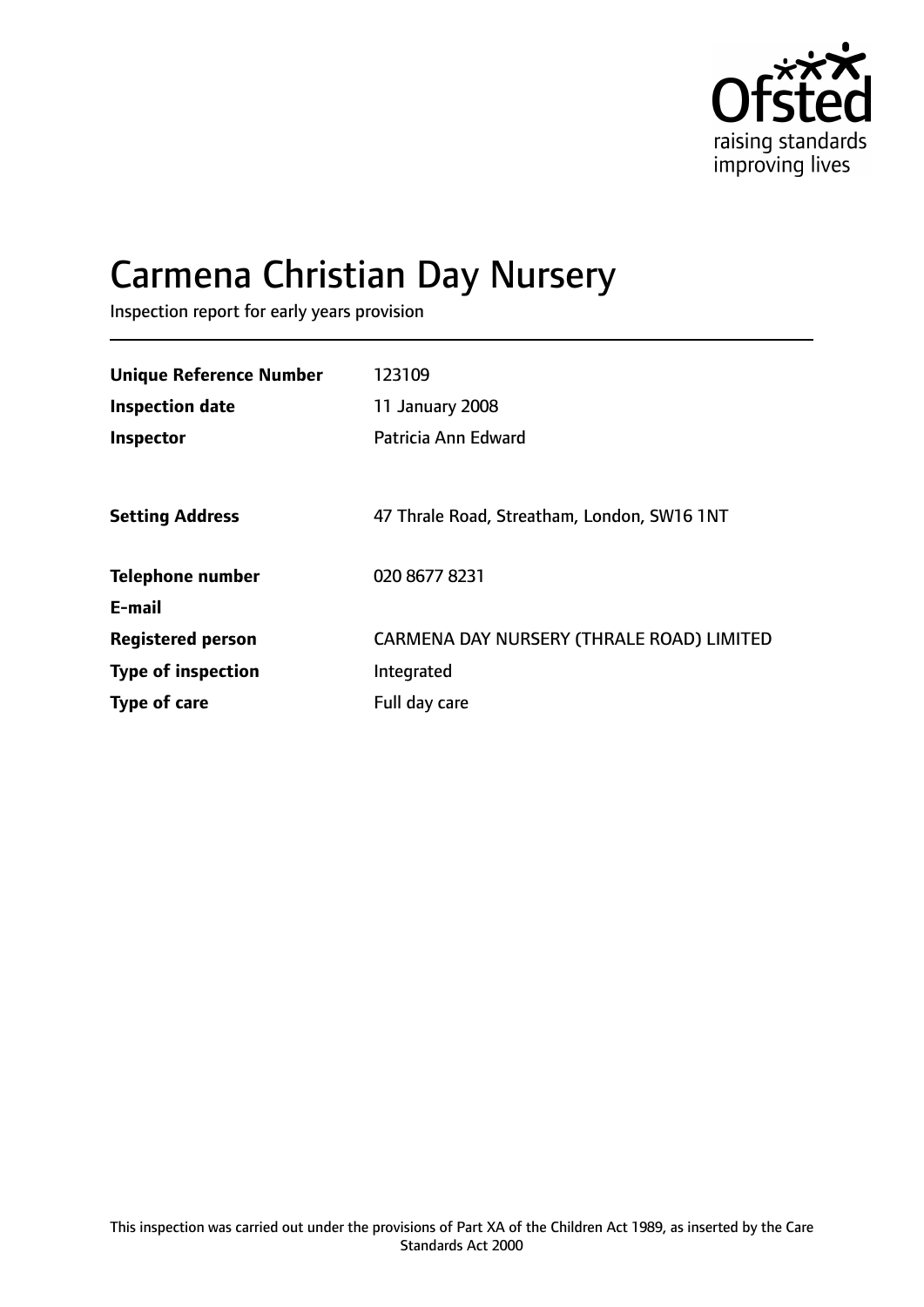#### **ABOUT THIS INSPECTION**

The purpose of this inspection is to assure government, parents and the public of the quality of childcare and, if applicable, of nursery education. The inspection was carried out under Part XA Children Act 1989 as introduced by the Care Standards Act 2000 and, where nursery education is provided, under Schedule 26 of the School Standards and Framework Act 1998.

This report details the main strengths and any areas for improvement identified during the inspection. The judgements included in the report are made in relation to the outcomes for children set out in the Children Act 2004; the National Standards for under 8s day care and childminding; and, where nursery education is provided, the *Curriculum guidance for the foundation stage.*

The report includes information on any complaints about the childcare provision which Ofsted has received since the last inspection or registration or 1 April 2004 whichever is the later.

#### **The key inspection judgements and what they mean**

*Outstanding: this aspect of the provision is of exceptionally high quality Good: this aspect of the provision is strong Satisfactory: this aspect of the provision is sound Inadequate: this aspect of the provision is not good enough*

For more information about early years inspections, please see the booklet *Are you ready for your inspection?* which is available from Ofsted's website: *www.ofsted.gov.uk.*

## **THE QUALITY AND STANDARDS OF THE CARE AND NURSERY EDUCATION**

On the basis of the evidence collected on this inspection:

The quality and standards of the care are satisfactory. The registered person meets the National Standards for under 8s day care and childminding.

The quality and standards of the nursery education are satisfactory.

#### **WHAT SORT OF SETTING IS IT?**

Carmena Christian Day Nursery opened in1990 and operates from four rooms on domestic premises. It is situated in the London borough of Wandsworth. A maximum of 43 children may attend the nursery at any one time. The nursery is opened each weekday from 08.00 to 18.00 for 51 weeks of the year. All children share access to a secure enclosed play area.

There are currently 40 children aged from six months to under five years on roll. Of these, 10 children receive funding for early education. The nursery currently supports a number of children who speak English as an additional language.

The nursery employs 12 members of staff. Of these, 10 hold appropriate early years qualifications and two are working towards a qualification.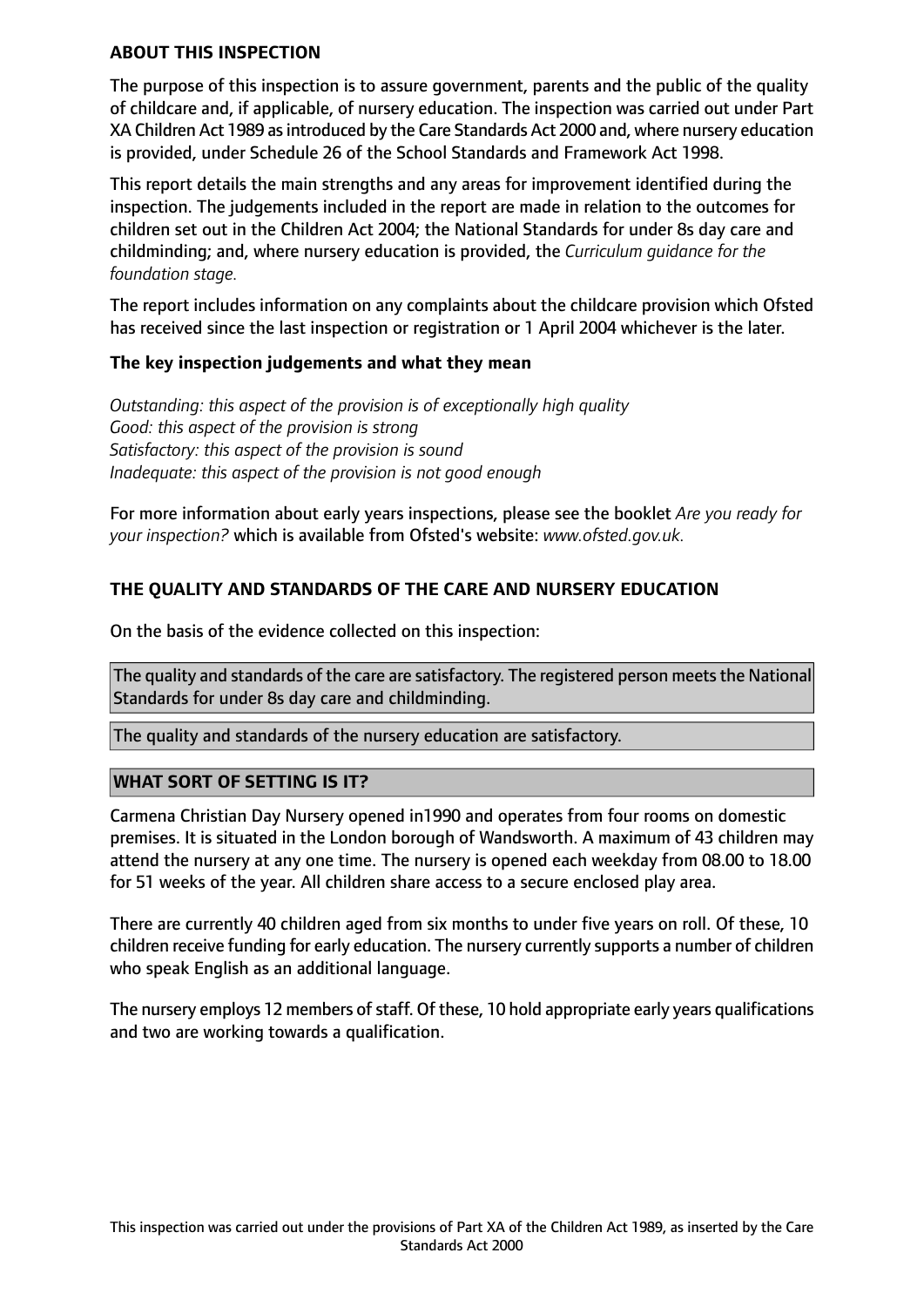#### **Helping children to be healthy**

The provision is satisfactory.

Children are cared for in a warm, clean environment where the staffsatisfactorily promote good hygiene practices and follow the setting's health and hygiene policies. This contributes to children's health and well-being and minimises the risk of cross-infection. Children are learning the importance of good hygiene and personal care as this forms an integral part of the daily routines, such as brushing their teeth in the afternoon. They also wash their hands before meals and snacks. Children's understanding of health and hygiene is further supported through topic work, such as 'Health'. They rest and sleep according to their needs and follow their home routine, which ensures consistency of care. Arrangements for accidents and first aid generally meet requirements and protect children. However, medication records are not consistently countersigned by parents, when the medication isreturned to them. This poses a risk to children of overdosing.

Children's health is successfully fostered through the provision of ample, healthy and nutritious meals and snacks each day. All food is freshly prepared by the cook on the premises. Menus detail that children have access to fresh fruit and vegetables daily. Meals include: black eyed beans potatoes and vegetable casserole, with boiled dumplings, chicken merenge, steamed cabbage, carrots and rice and shepherds pie, carrots and courgettes. Meal times are a social occasion, where children and staff all sit together. Children are well hydrated throughout the day as drinks are provided at regular intervals.

Children enjoy outdoor exercise, weather permitting, as there is a secure garden at the rear of the property. This contributes to the satisfactory promotion of their health and encourages them to develop and explore their physical skills and gain control of their bodies. For example, they have a sports company that comes in weekly and organises a range of games, where children play ball games and kick, throw, various size balls. They also visit local parks in the summer months.

## **Protecting children from harm or neglect and helping them stay safe**

The provision is satisfactory.

Children are cared for in a spacious, bright and well-maintained homely environment. They learn to take responsibility for keeping themselves safe and learn about potential dangers as staff explain safe practices to children, for example, not to throw toys. Regular safety checks by staff and written risk assessments enables the removal of most hazards, which further ensures children's safety whilst attending the setting.

Children move safely and freely around their environment, to access resources and activities. Space and play materials are organised appropriately to allow children opportunities to be active, or work at table top and floor activities. Children in all group rooms access a satisfactory range of play equipment and resources, some of which are presented at the children's level. The learning environment is generally stimulating and welcoming to both children and adults, which enhances children's learning and increases self-esteem, for example, as they notice their creative work displayed.

Children are protected from possible abuse as staff are knowledgeable about the signs and symptoms of abuse. This has mainly been done through staff attending training. Staff keep a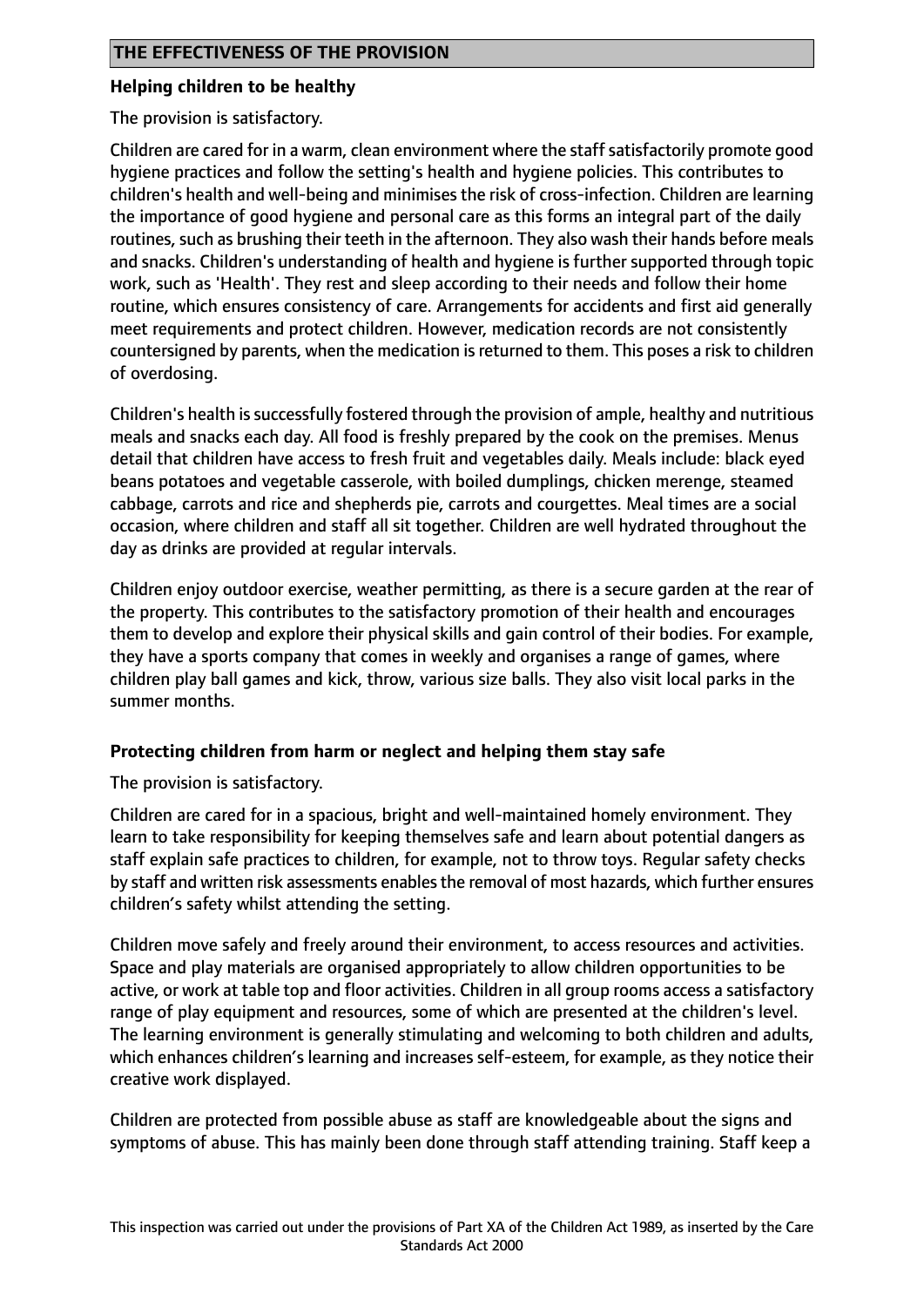record of any incidents, which they share with the manager. This ensures the setting can help protect children. There are clear of procedures to follow if an allegation is made against a member of staff.

# **Helping children achieve well and enjoy what they do**

The provision is satisfactory.

Children enjoy their time at the setting, they arrive happy and quickly settle to activities. They separate from their carers with good support from staff. The homely, caring environment created by staff helps children feel comfortable and at ease throughout the day. Children are developing secure relationships with staff and are beginning to develop their relationships with each other. Children receive praise and encouragement for their achievements, this develops their self-esteem. Children under three are nurtured in an appropriate, warm and comfortable environment in which they are relaxed and contented. They have access to an adequate range of age appropriate equipment and enjoy exploring the textures of natural and messy substances, such as corn flour, water, sand, foam and dough. They are also captivated by the colours and sounds of manufactured toys.

Staff in both babies and toddlers areas use Birth to three matters framework to plan activities. There are systems in place to record and assess children's progress. However, observations are not completed consistently and effectively enough to fully ensure children's development is taken into consideration when planning activities. Babies and toddlers enjoy taking part in all activities and opportunities on offer. Activities in all of these areas are adequate, although, they are not always resourced well to ensure children have maximised opportunities for enjoying and achieving. Warm and caring relationships are evident between the children and the staff. As a result, children are developing confidence and self-esteem and becoming confident communicators.

The staff team use resources sufficiently to plan and provide a range of activities that support children's play and learning. However, activities are not always adequately resourced. The planning of activities specifically for children under three, following the 'Birth to three matters' framework, is developing. However, staff do not consistently record observations and assessments of what children can do to plan the next steps for their play, learning and development. The displaying of the plans for parents enables them to be aware of their child's day.

## Nursery education

The quality of teaching and learning is satisfactory. Children are making progress because staff have a basic understanding of the Foundation Stage and of how children learn. Staff do not effectively nor constantly observe the children and plot their progress or development through the stepping stones. Observations and assessments do not inform planning of the next steps for children's individual learning. This impacts on children's progress, opportunities of challenges, enjoying and achieving.

Children enjoy the company of their friends and like to sit together at the table for snacks or lunch. They are caring towards each other and like to help to lay the table. Children are developing a positive attitude towards learning. They are able to concentrate at self-chosen, small and large group led activities. They show a strong sense of belonging as they greet each other and staff on arrival. Children are engaged in their play and some of the older children take responsibility for their own personal care, such as accessing tissues to blow their noses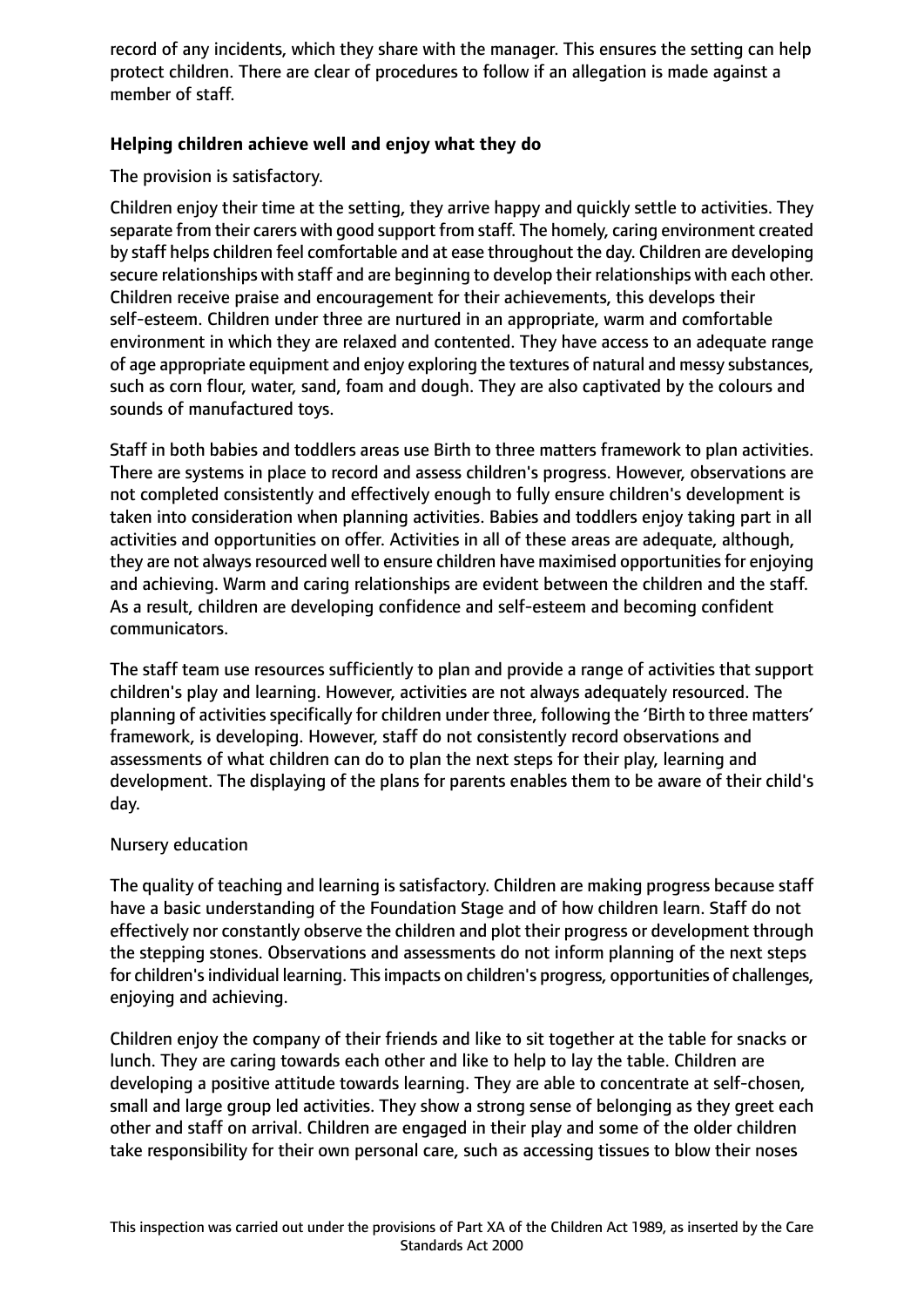independently. However, there is limited opportunity for children to develop their self-help and independent skills, such as, at meal times to serve or dish up their own meals.

Children count confidently and are learning to understand one-to-one correspondence. Staff plan adequate activities to develop children's awareness of numbers, comparisons, addition and subtraction. For example, when they play matching games, and some are beginning to understand the concept more and less, when they sing a counting songs. Some children are able to recognise numerals. They make use of mathematical terminology such as tallest and biggest.

Children show an interest in information technology and use a computer with support from staff and are developing good mouse control. They also have a number of opportunities to explore living things and observe change through accessing plastic insects and using magnifying glasses to observe them closer. Also notice change through growing beans as part of their growth theme. The nursery routine provides children with opportunities to engage in physical activities when weather is good. However, during winter months, insufficient in door gross motor activities are planned or organised to develop children's physical skills. They explore creativity using a range of media such as sand, glue and paint. They learn about themselves and the wider community through discussion and topic work, such as a range of organisations visiting the nursery, for example, local police officers and the fire service.

Children when instructed access books and confidently handle books and are beginning to understand that letters have meaning. Children are learning to recognise their own names and some children are able to write their names, however, this is not generally encouraged by staff members. The writing area provides children with resources to mark make independently. Children also visit local library, all of which contributes to promoting children's sense of belonging and community.

## **Helping children make a positive contribution**

## The provision is satisfactory.

Children's individual needs are met sufficiently because the staff know them. They have ongoing discussions with parents about their child's needs. The individual care and individual requirements of all children are taken into consideration. Younger children, who are new to the play group, are supported well by staff who spend time helping them to settle-in. All children have similar opportunities to take part in all activities that are available. Currently there are no children in attendance with learning difficulties and/or disabilities. There is a Special Educational Needs Co-ordinator in place, who is clear about her role. However, she has not had any recent training. In addition, there are some commercial posters up around the hall, but the lack of displays of the children's work does not allow the staff to show children how much their work is valued. The staff use praise and encouragement of the children's efforts and achievements which builds on their self-esteem and confidence. Children's social, moral, spiritual and cultural development is fostered.

Children have some opportunities to learn about their own and other cultures, for example, celebrating different festivals such as black history month, Christmas, Easter and Chinese new year. Children in all group rooms have equal access to the toys and resources put out, some of which reflect positive images of today's diverse society and form part of integral play materials, for example books, puzzles, small world figures and dolls.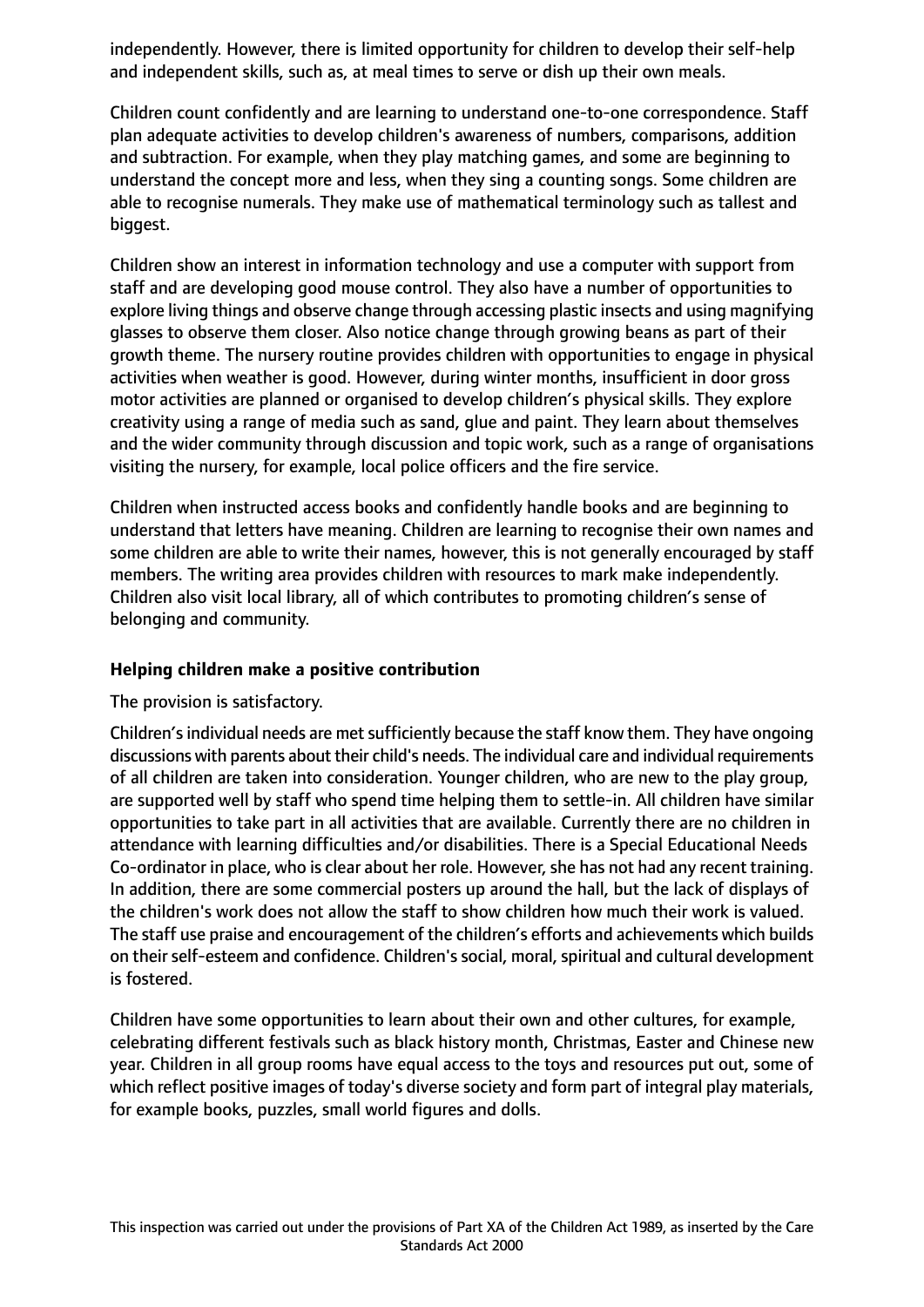The children generally behave well. They share toys and take turns with resources, for example, using the computer. They show co-operation with their peers when playing with the small world figures on the floor and working together to build towers from construction bricks. However, although the staff explain well to the children why some things are not acceptable and why, for example, they should not go into the kitchen, some staff ignore children who run within the hall.

The partnership with parents of children who receive nursery education is satisfactory. Children's progress is not effectively monitored by staff. Parents are not involved in their children's assessments, nor do they receive information about their next steps for development, which affects opportunities for them to fully contribute to their child's learning.

## **Organisation**

The organisation is satisfactory.

The leadership and management of the nursery education within the setting is satisfactory. Children are cared for by a staff team who have an adequate understanding of their roles and responsibilities in helping children enjoy and achieve. However, systems in place do not effectively monitor and evaluate the delivery of the nursery education to ensure continuous improvement.

The daily routines and deployment of staff are satisfactorily organised to provide children with a range of activities inside the premises and ensures their safety. For example, key worker systems are in place and children are cared for within rooms specifically for their age group. The staff work sufficiently as a team to promote children's health, care, emotional wellbeing and ability to enjoy and achieve. For example, there are satisfactory systems in place to support staff development through training, which is accessed through short courses or those of longer duration, such as National Vocational Qualifications. This ensures their continued development and knowledge and understanding of quality childcare practice.

Records detail the adequate individual requirements of each child and include relevant consents and contacts. All the legally required documentation and policies and procedures are in place, however, some do not contain sufficient or appropriate information.

Overall, the provision meets the needs of the range of the children for whom it provides.

## **Improvements since the last inspection**

At the last inspection the provider agreed to complete a number of actions and recommendations to improve safety, resources documentation, staff organisation, qualification, and ratios of staff. There is now an appropriate system in place to manage vetting of persons gaining access to the nursery. The ratio of adult to children has improved to meet the regulations and an action was devised in relation to staff qualification, and now over half the staff team are appropriately qualified. All of which increase children's safety and welfare whilst on the premises. The setting has also revised the planning of activities of children aged 18 months to two years to ensure they have an adequate range of stimulating activities. Resources that reflect positive images of disability have been increased to include posters and disability figures. All of, which contributes to children acknowledging differences, enjoying and achieving. The remaining recommendation around parents countersigning medication entries has not been addressed and has been reapplied.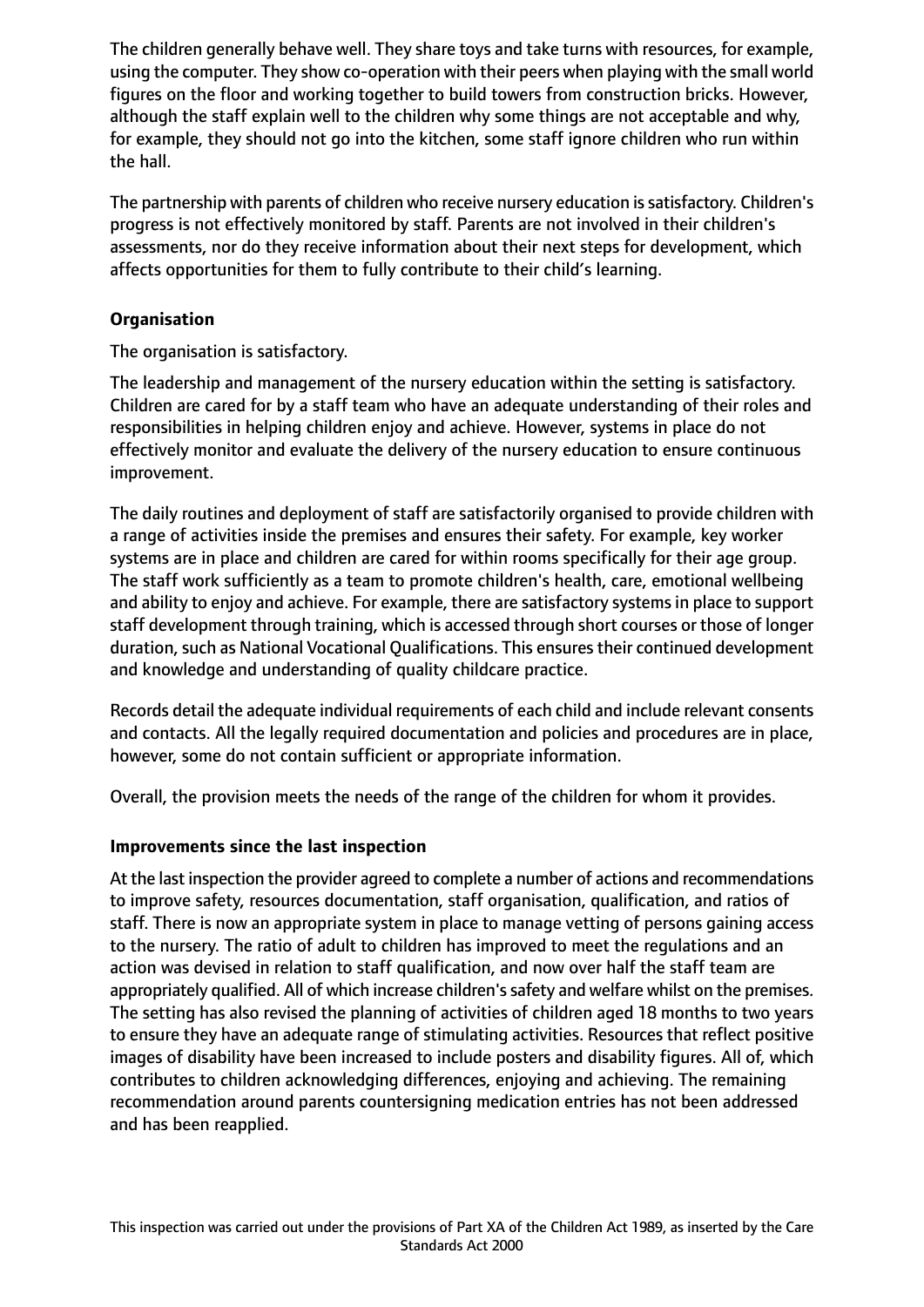At the last education inspection the provider agreed to develop the planning and opportunities to explore knowledge and understanding of the world, creative and mathematical development and the organisation of space. The staff now include more detailed planning for knowledge and understanding of the world and children now have daily access to computer and educational software programmes. Staff awareness of mathematical development is developing and they encourage calculation and measurement development, through providing children with resources such as scales, which are slowly being introduced to them, and cooking activities. Children have daily opportunities to engage in creative activities that include them accessing a range of malleable materials, such as junk modelling, wet sand and sticking. All of which contributes to children achieving the stepping stones. However staff understanding of planning and the importance of taking into account children's progress has not been met so has been reapplied.

## **Complaints since the last inspection**

Since the last inspection there have been no complaints made to Ofsted that required the provider or Ofsted to take any action in order to meet the National Standards.

The provider is required to keep a record of complaints made by parents, which they can see on request. The complaints record may contain complaints other than those made to Ofsted.

## **THE QUALITY AND STANDARDS OF THE CARE AND NURSERY EDUCATION**

On the basis of the evidence collected on this inspection:

The quality and standards of the care are satisfactory. The registered person meets the National Standards for under 8s day care and childminding.

The quality and standards of the nursery education are satisfactory.

## **WHAT MUST BE DONE TO SECURE FUTURE IMPROVEMENT?**

#### **The quality and standards of the care**

To improve the quality and standards of care further the registered person should take account of the following recommendation(s):

- •ensure medication entries are countersigned by parents
- •ensure children in all group rooms have access to sufficient resources to increase their opportunities for enjoying and achieving
- develop effective systems to detail children's progress. Ensure children's assessments inform planning and the evaluation of activities identify the next steps for individual learning. Ensure that parents have access to planning and can be fully involved in all aspects of their child's learning
- •increase children's opportunities to engage in large motor physical activities, during the winter months and in poor weather
- •ensure registers include times of all children departure.